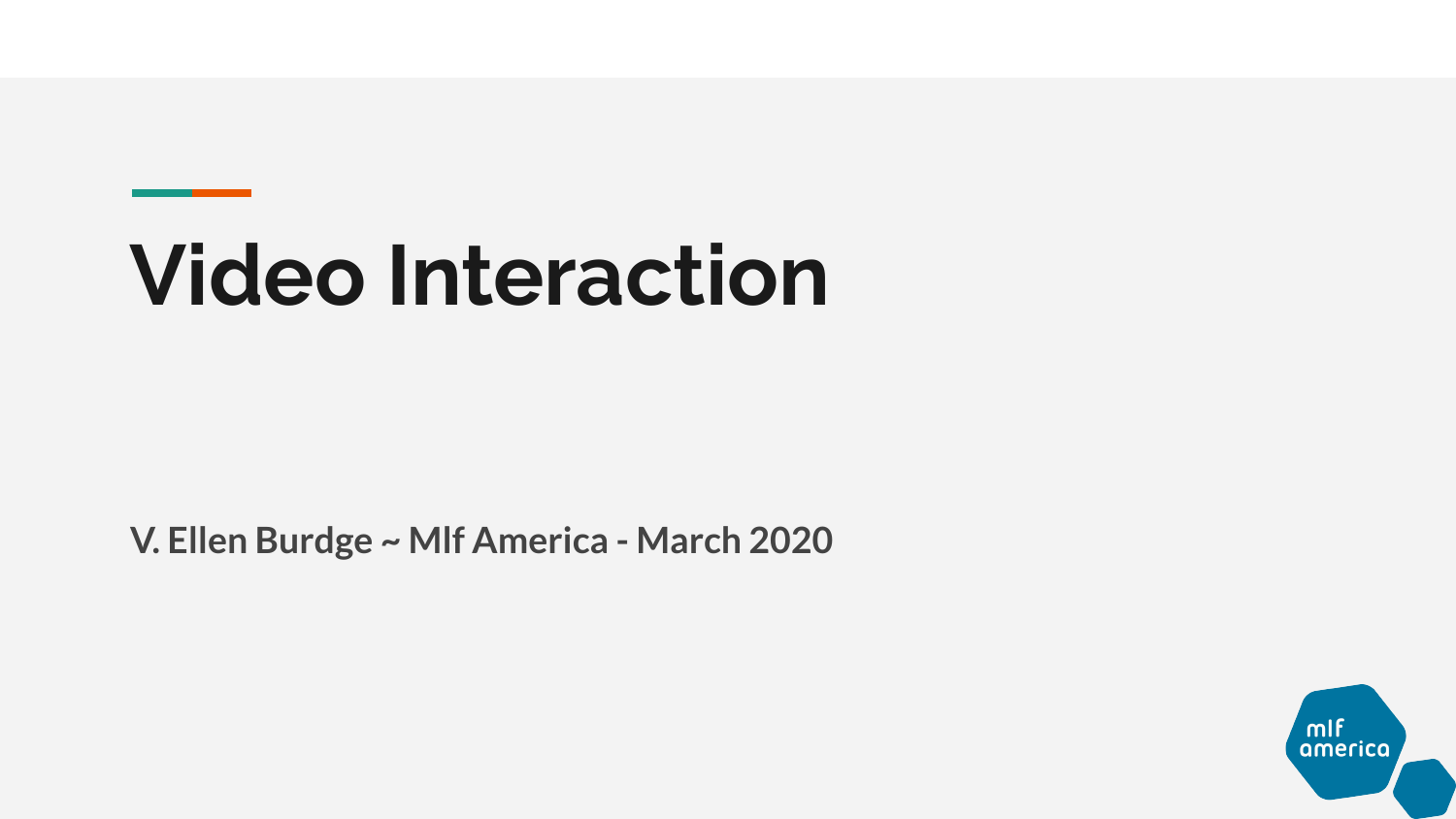### **AGENDA**

- ❖ **How are videos and video sessions being used?**
- ❖ **What are some tools for presenting video lessons or for students to create original videos?**
- ❖ **Explore resources**
- ❖ **Ask and answer questions**

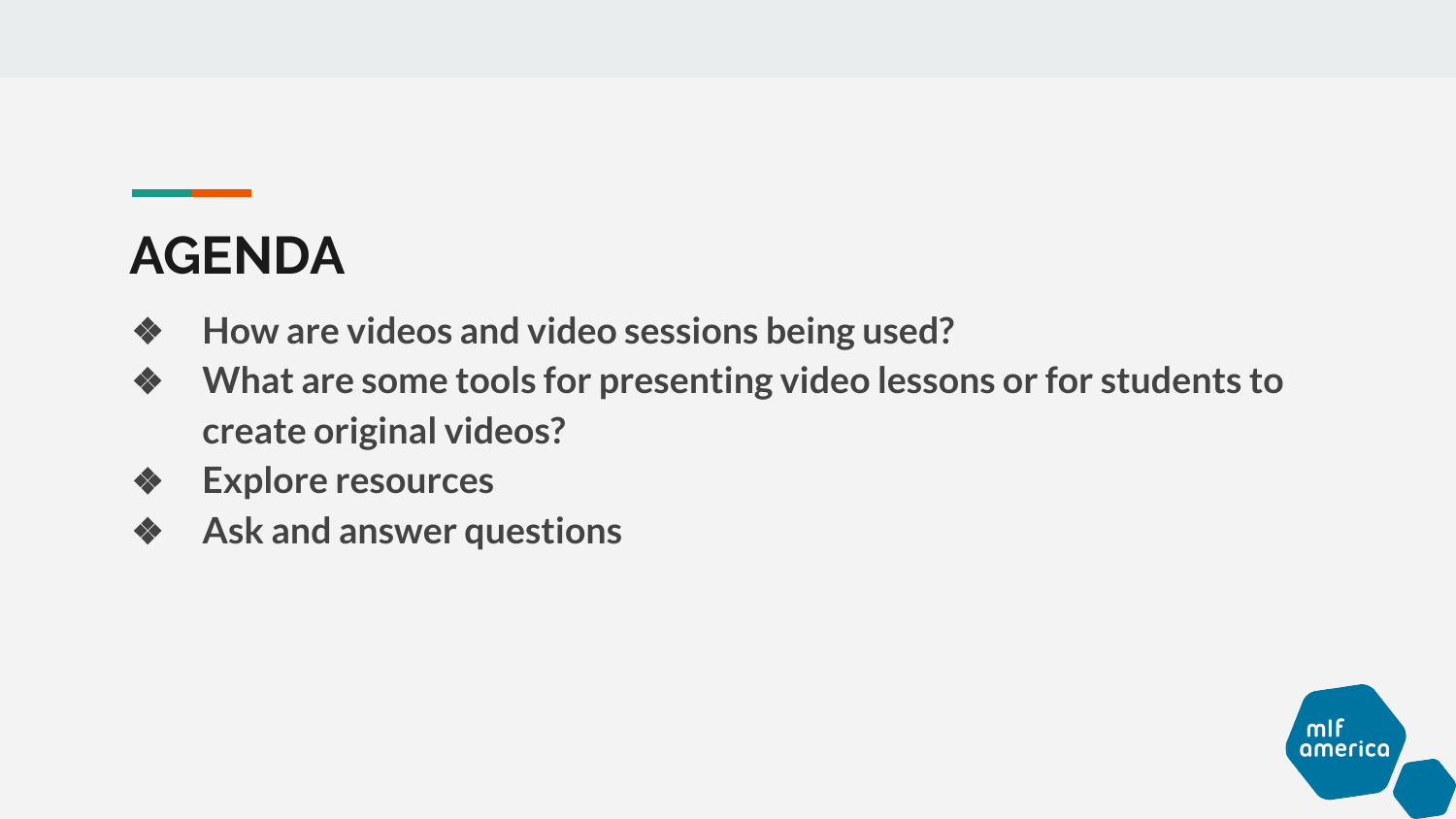## **How are videos and video sessions being used?**

- ❖ **Begin the Day** (10 minute video)
- ❖ **Small Group Video Sessions** (regular times during the week; e.g. 30 minutes every Monday and Friday afternoon)
- ❖ **Individual Video Sessions** (check in with each student each week)*\*Make sure to invite another adult.*
- ❖ **On-demand Video Sessions** (students can sign up; office hours)
- ❖ **Screencast of Instructions** (teach how to use a learning tool, how to complete an assignment or submit an assignment, etc.)
- ❖ **Screencast of an Explanation** (could be explicit teaching, explaining a rubric for an upcoming assignment, etc.)
- ❖ **Student-created Video** (used to demonstrate learning, show work and explain thinking)

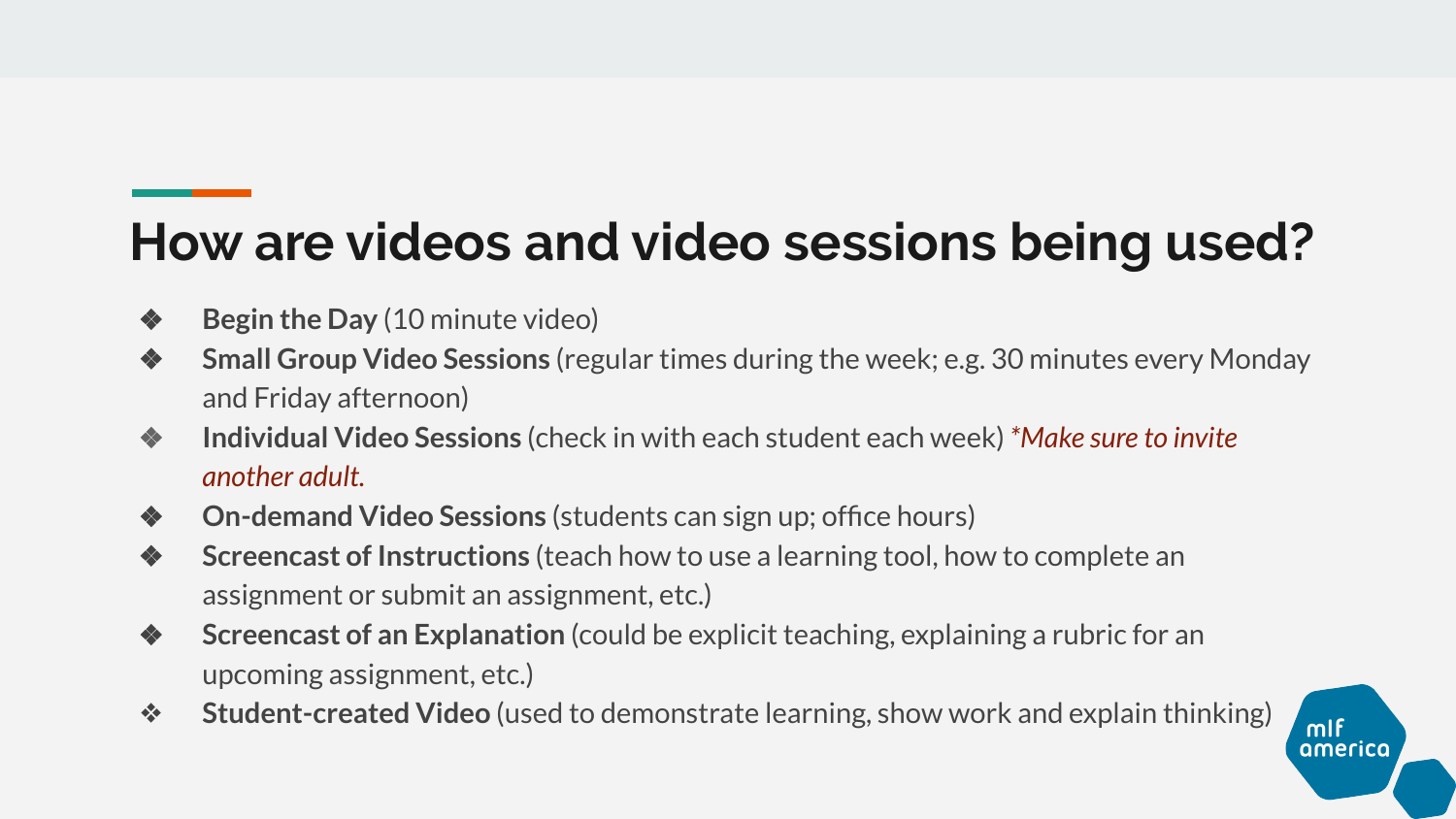



## **What are some tools for presenting video lessons or for students to create original videos?**

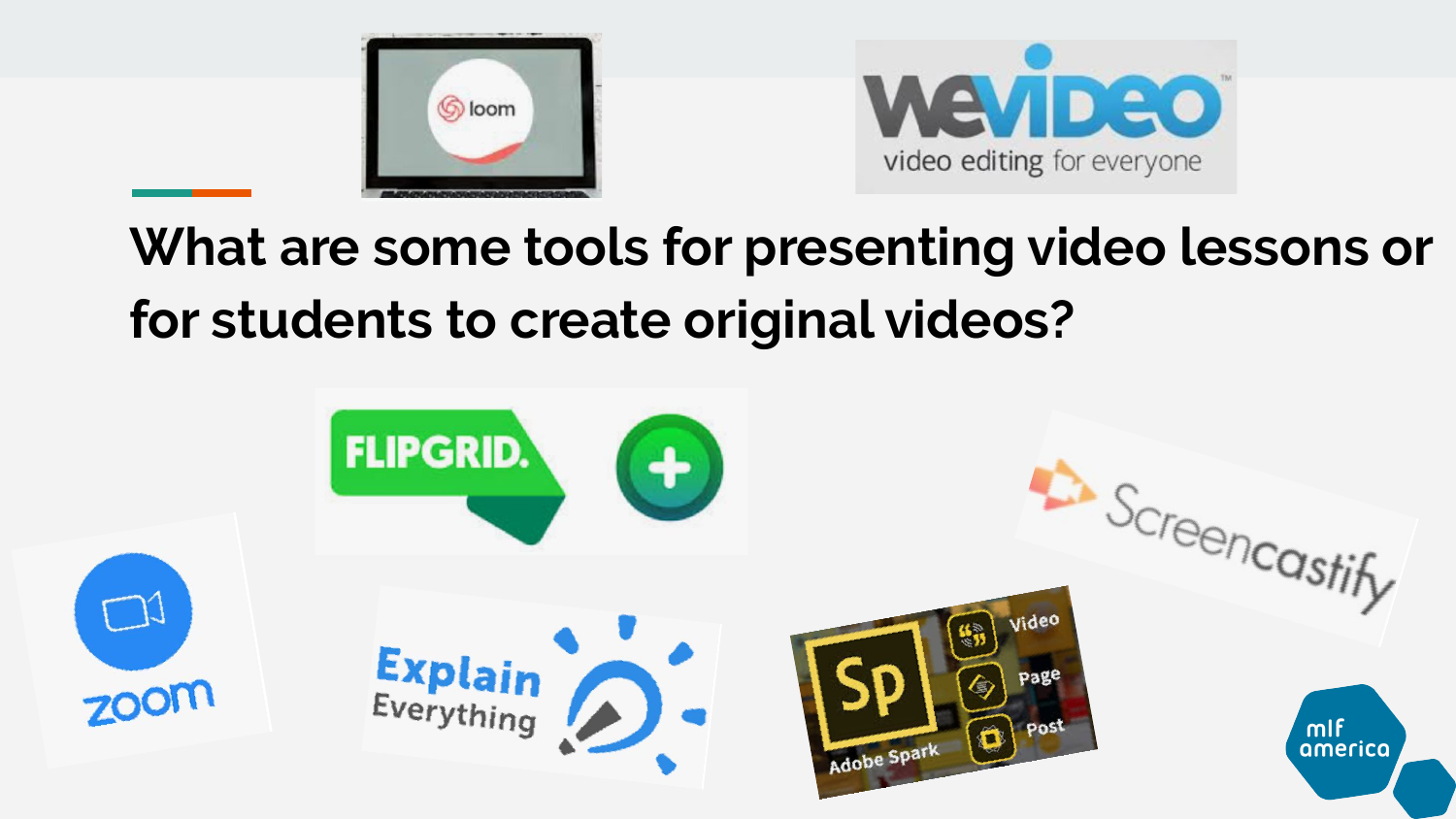

### **7 Classroom Screencasting Activities**

- ❖ Instructional Videos
- ❖ Narrating Slideshows
- ❖ Explaining Student Understanding
- ❖ Dubbing a Video
- ❖ Giving a Speech or Performance
- ❖ Practicing Fluency
- ❖ Providing Feedback

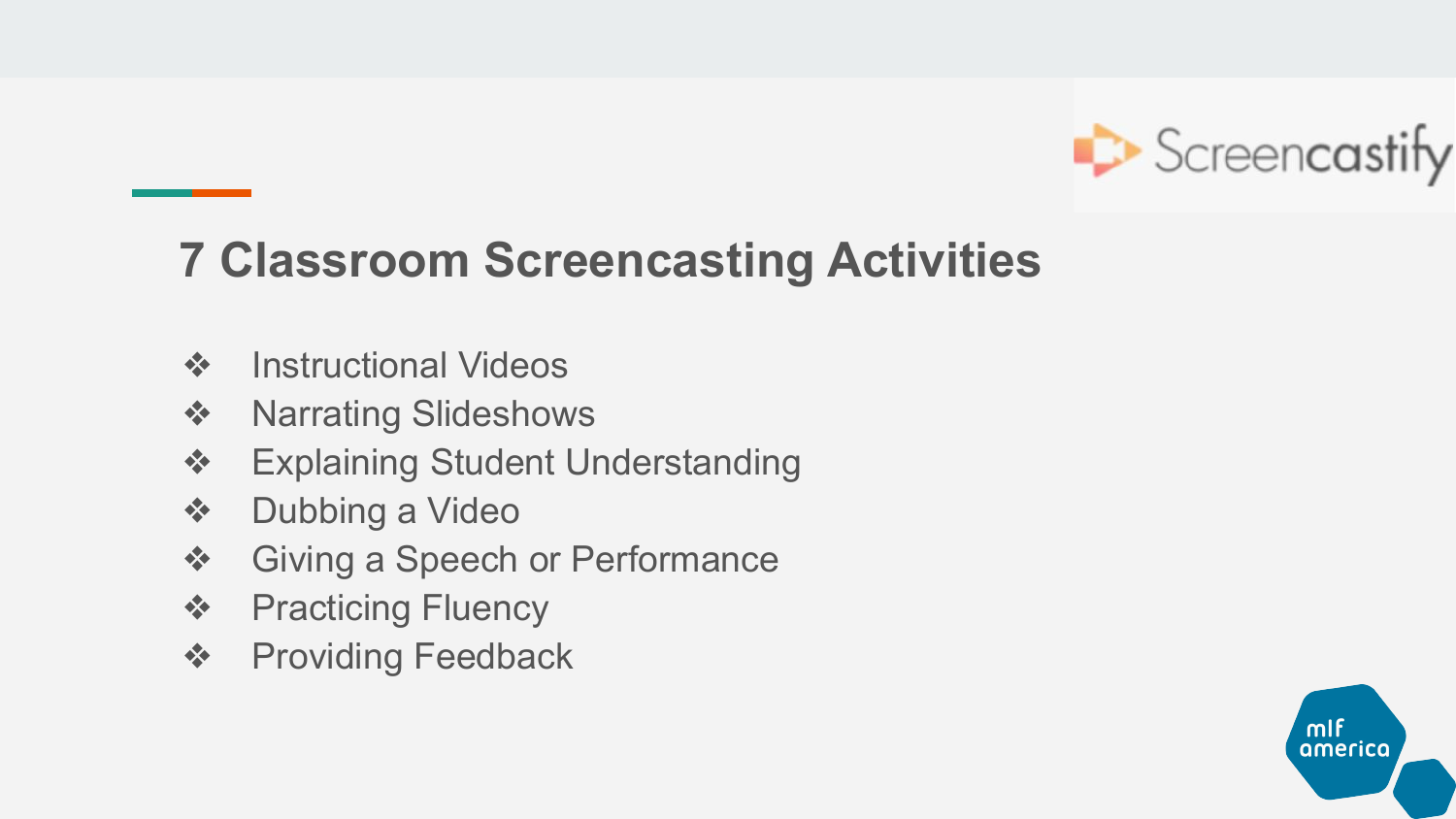

### **Purpose and Benefits of Flipgrid**

- ❖ Social learning
- ❖ Share ideas, stories, work
- ❖ Promotes confidence and creativity
- ❖ Builds empathy
- ❖ Include Families

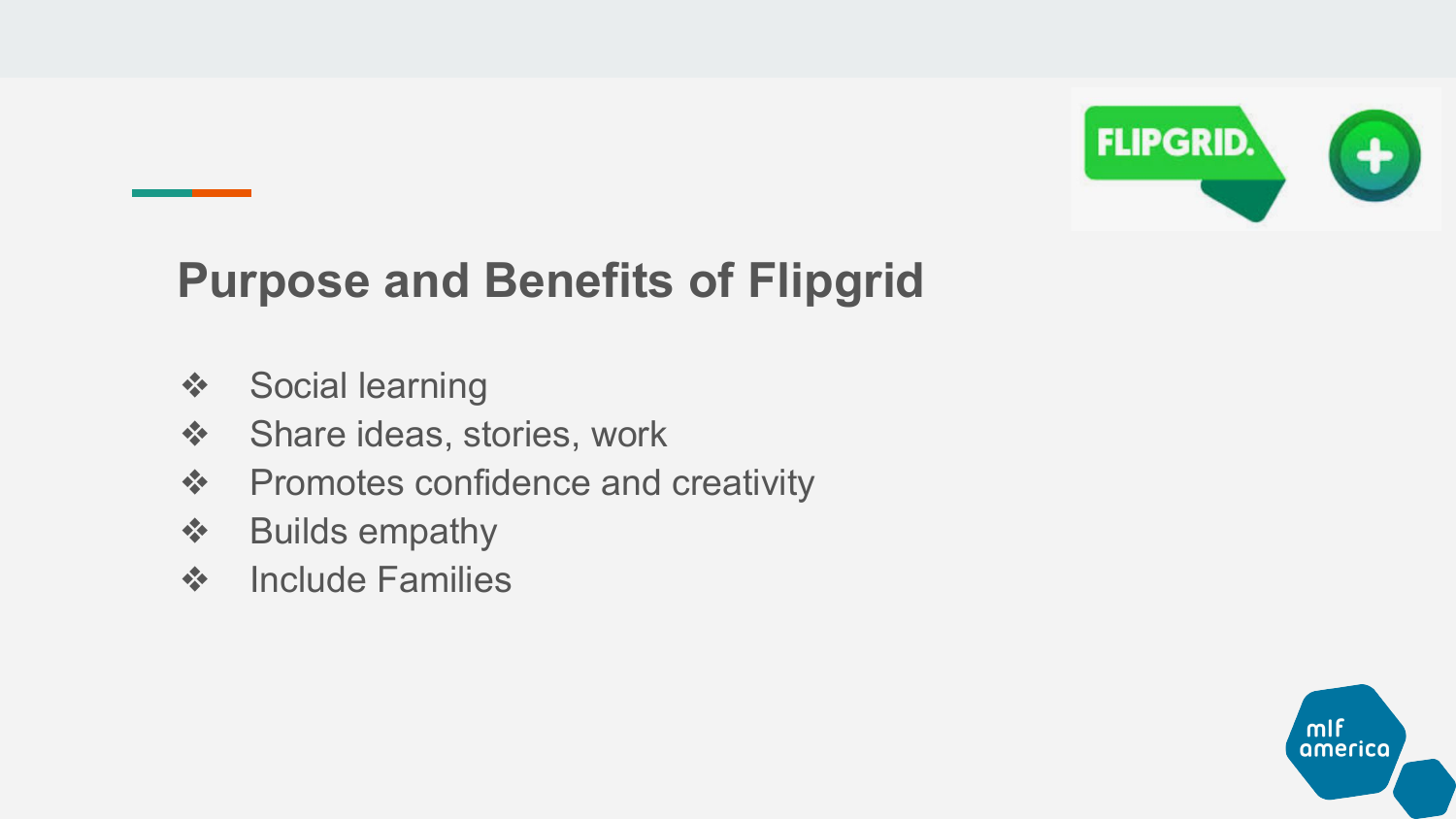

### **Features of Loom**

- ❖ Fast recording
- ❖ Instant sharing
- ❖ Easy editing
- ❖ Rich reactions



Did you know you remember 95% of a message when it's watched vs. only 10% of what you read? Try it.

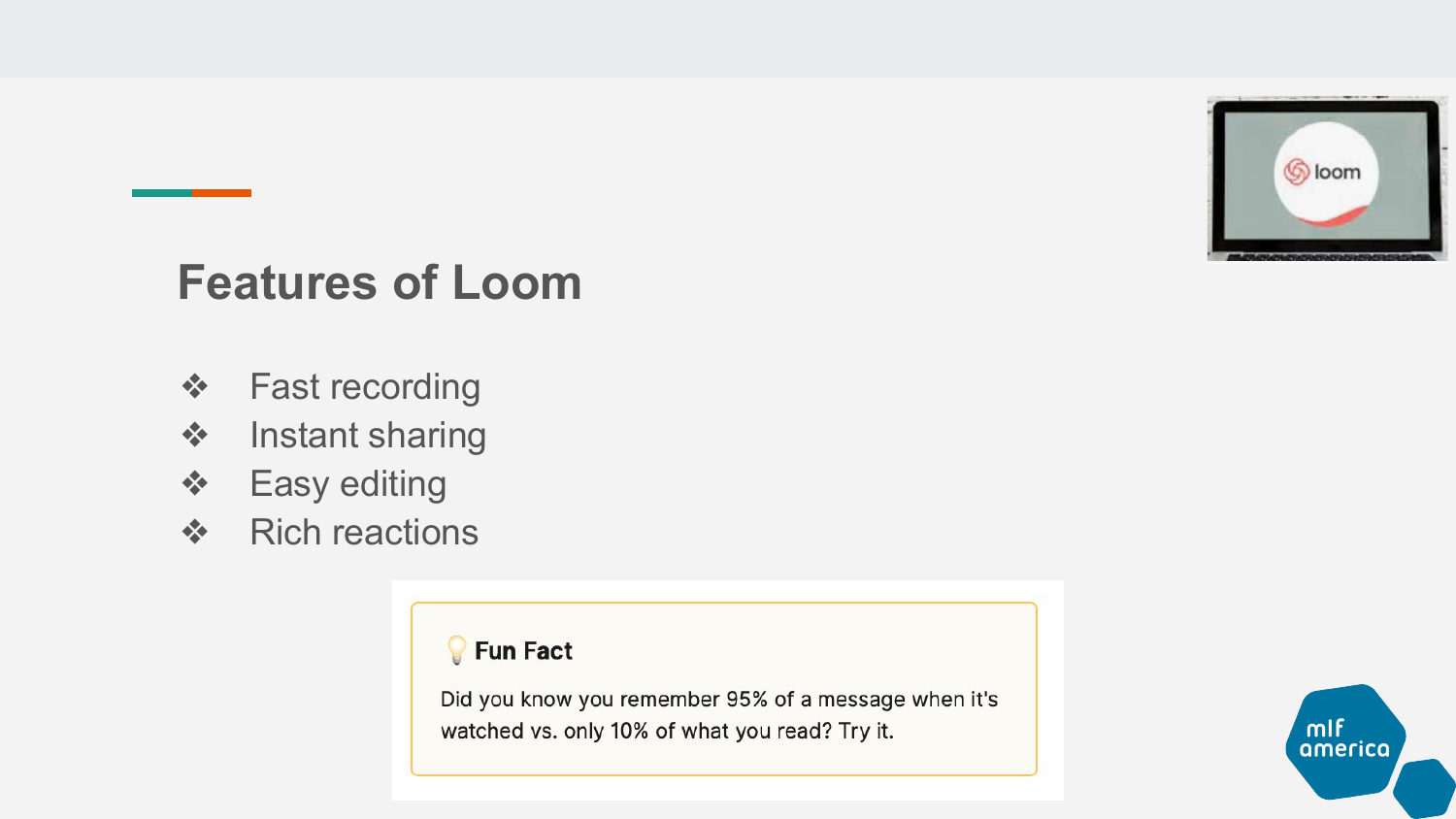







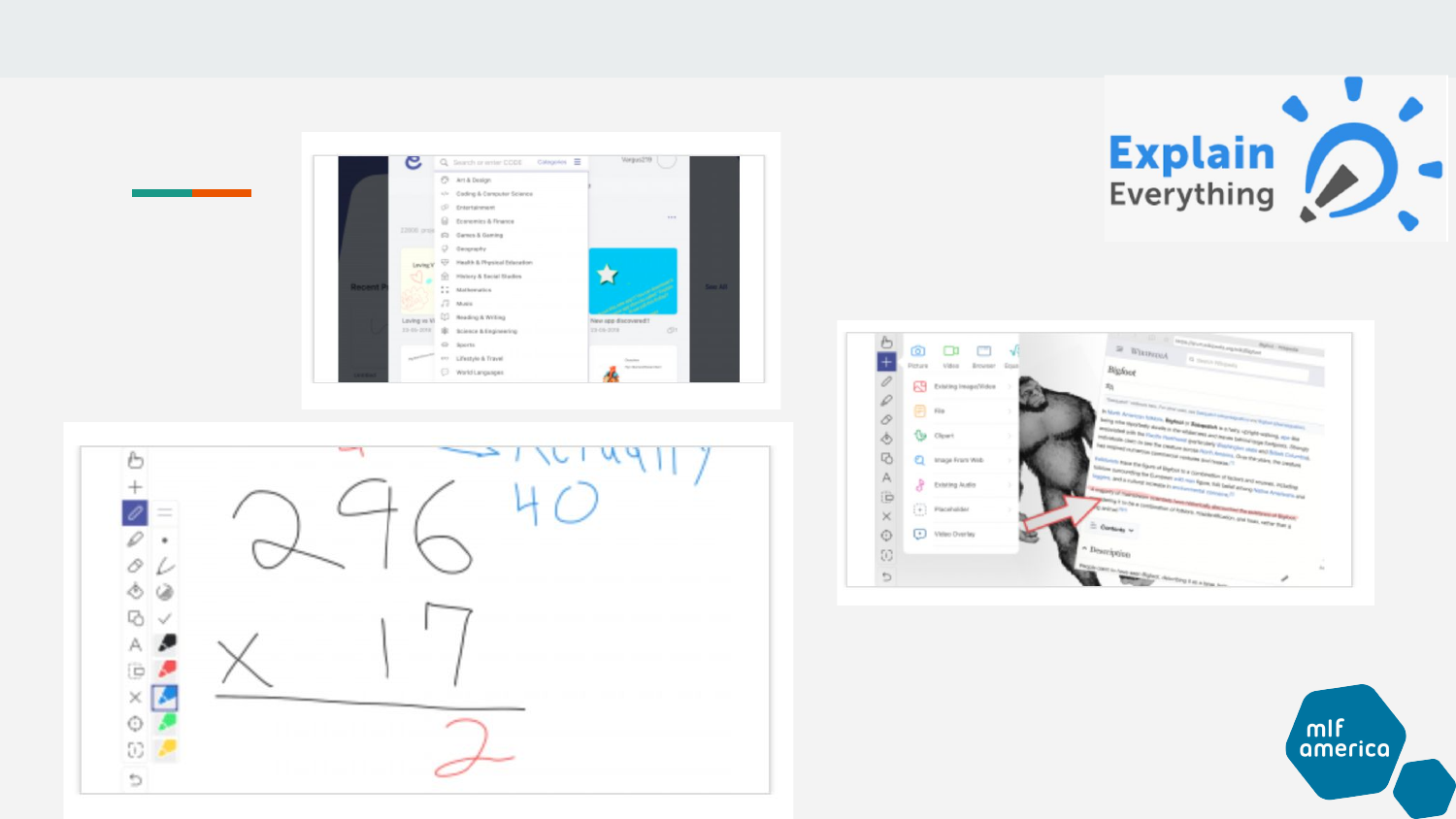

### Why students and teachers choose Adobe Spark



#### Inspiration for everyone

We make a lot of templates. Use them as a starting point for an assignment or as personal inspiration.



#### Fast, fun creation

Spark is easy peasy. Pick a design theme that speaks to you, drop in photos here and there, add your text, and you're done!



#### Easy to follow lessons

You deserve more sleep. Meet curricular objectives with our stepby-step lessons and add creativity in the classroom so you're not up at night making lesson plans.



#### Sharing with confidence

No need to look over your shoulder. Spark enables students and teachers to safely share projects with each other without worries.

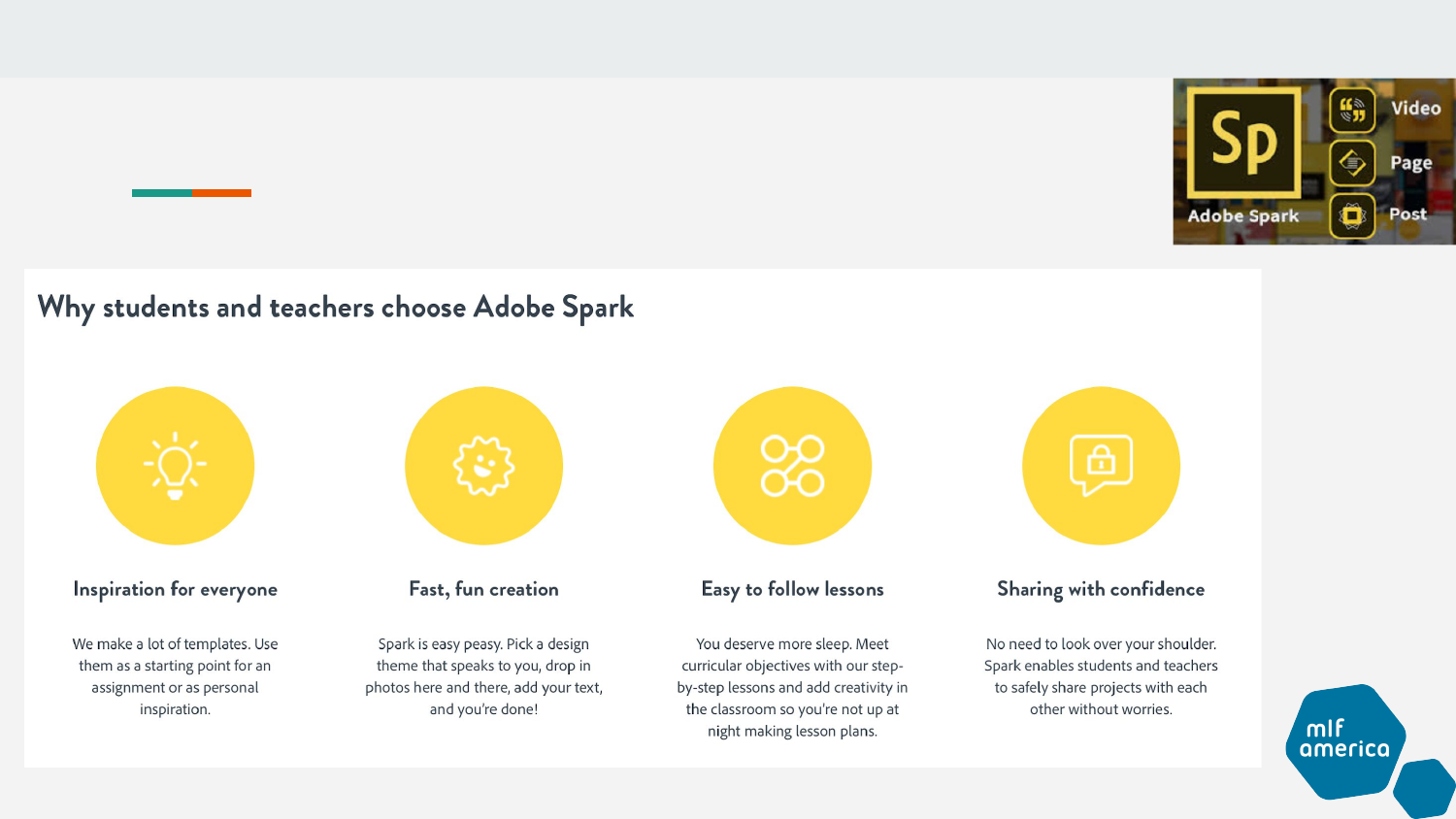

### **Why Students & Teachers Love WeVideo**

- ❖ Create with ease
- ❖ Royalty free media library
- ❖ Record your screen & webcam
- ❖ Easily create podcasts
- ❖ Use a green screen
- ❖ Collaboration

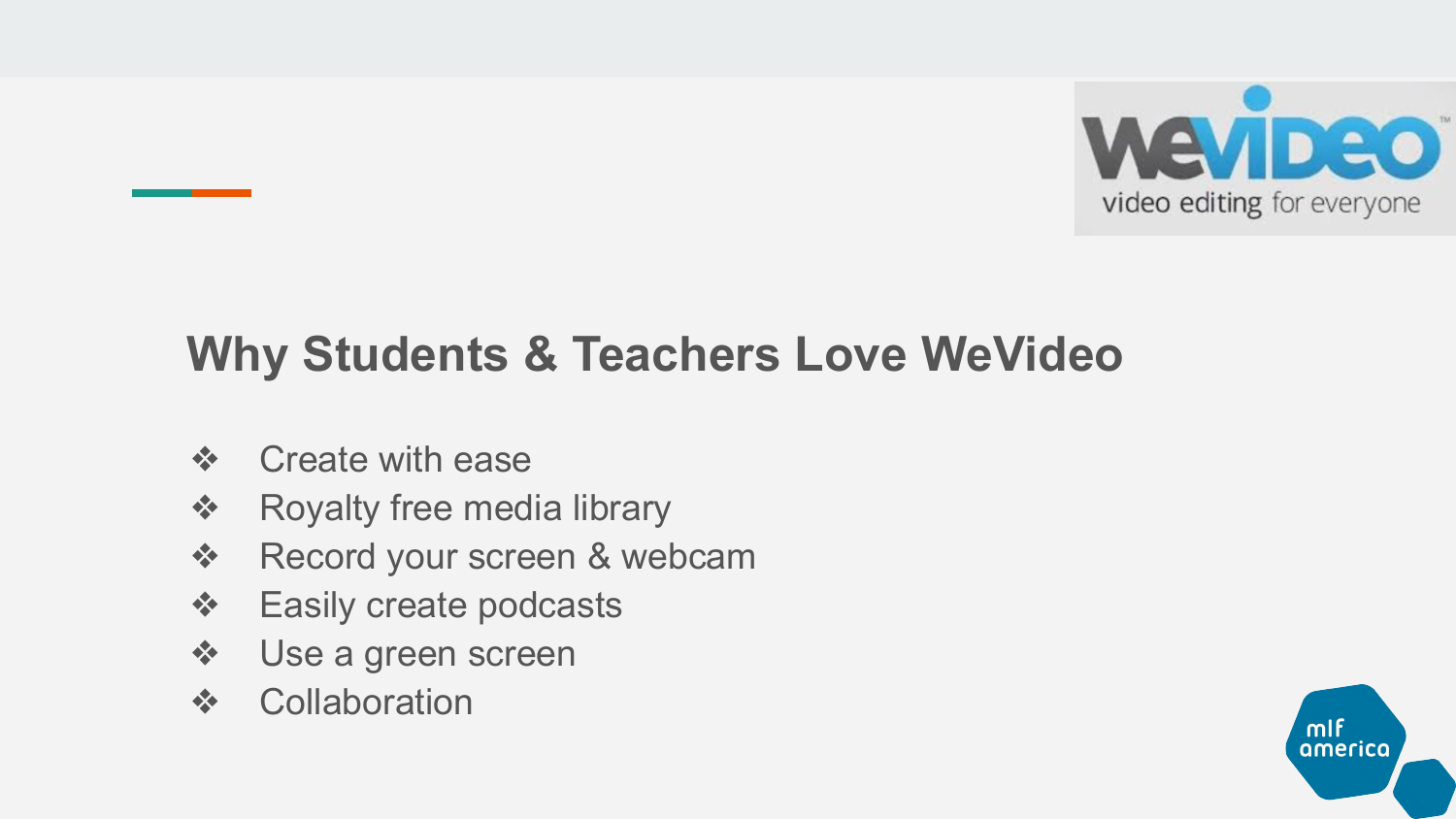### **Resources / Q&A** *https://padlet.com/mlfamerica/jdg8m7t54r5x*



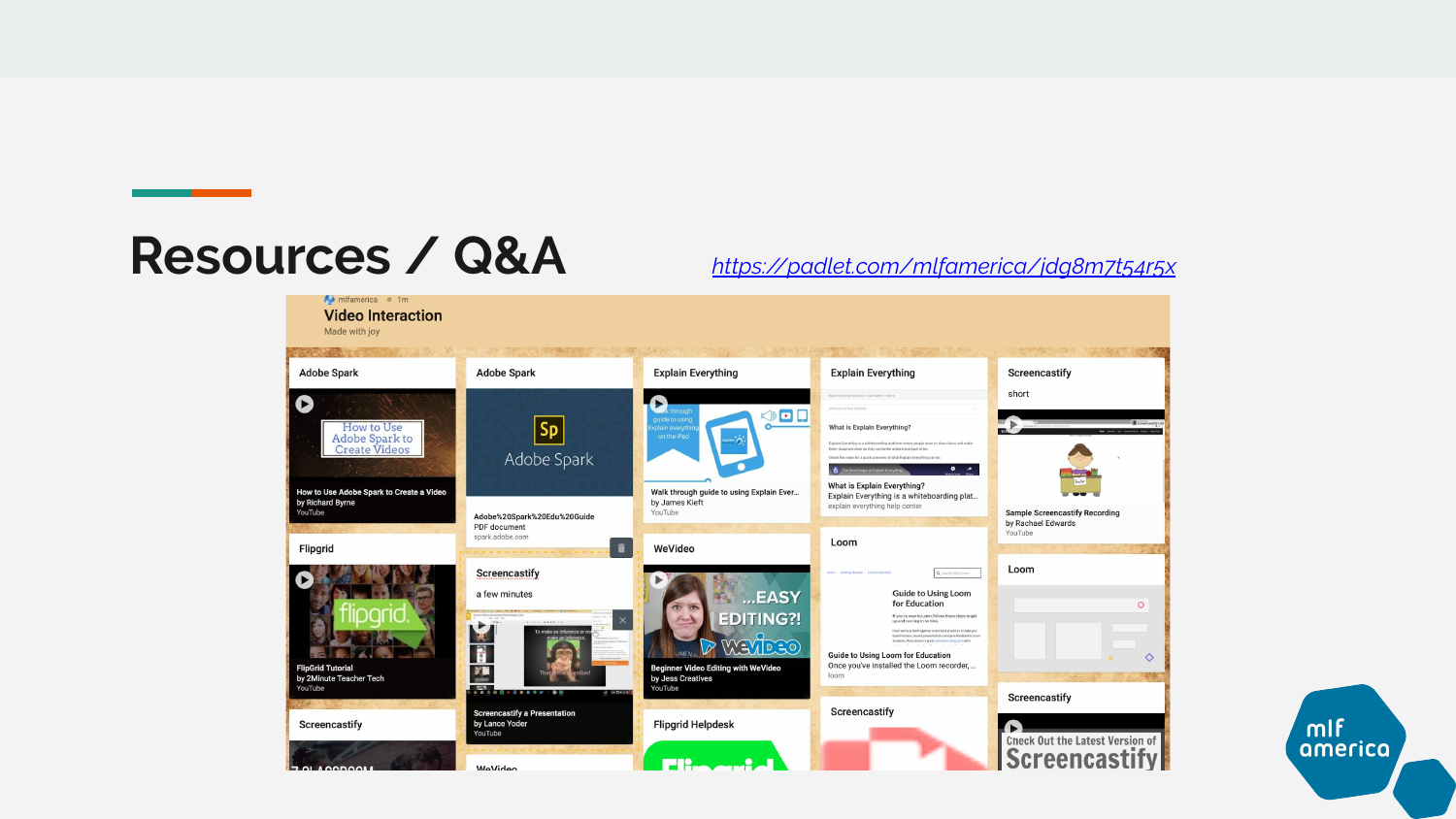**Contract Contract Contract Contract**